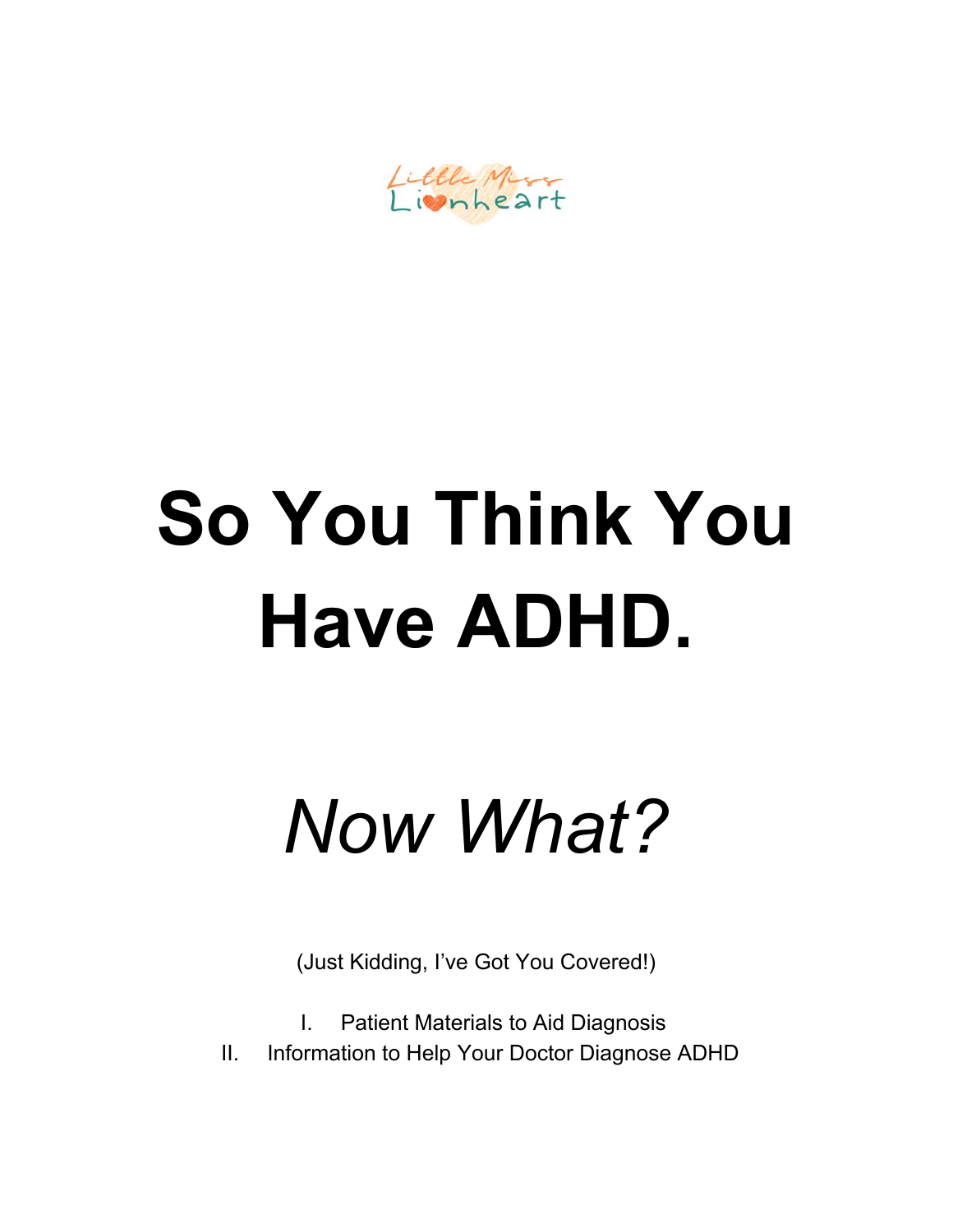

### **Patient Section**

(That's You!)

#### Resource Table of Contents

- 1. Instructions on how to use this resource
- 2. The Adult ADHD Questionnaire
- 3. Tips for How to Find a Knowledgeable Doctor
- 4. What to do if it isn't ADHD

In the next section, you will find resources to provide to your doctor.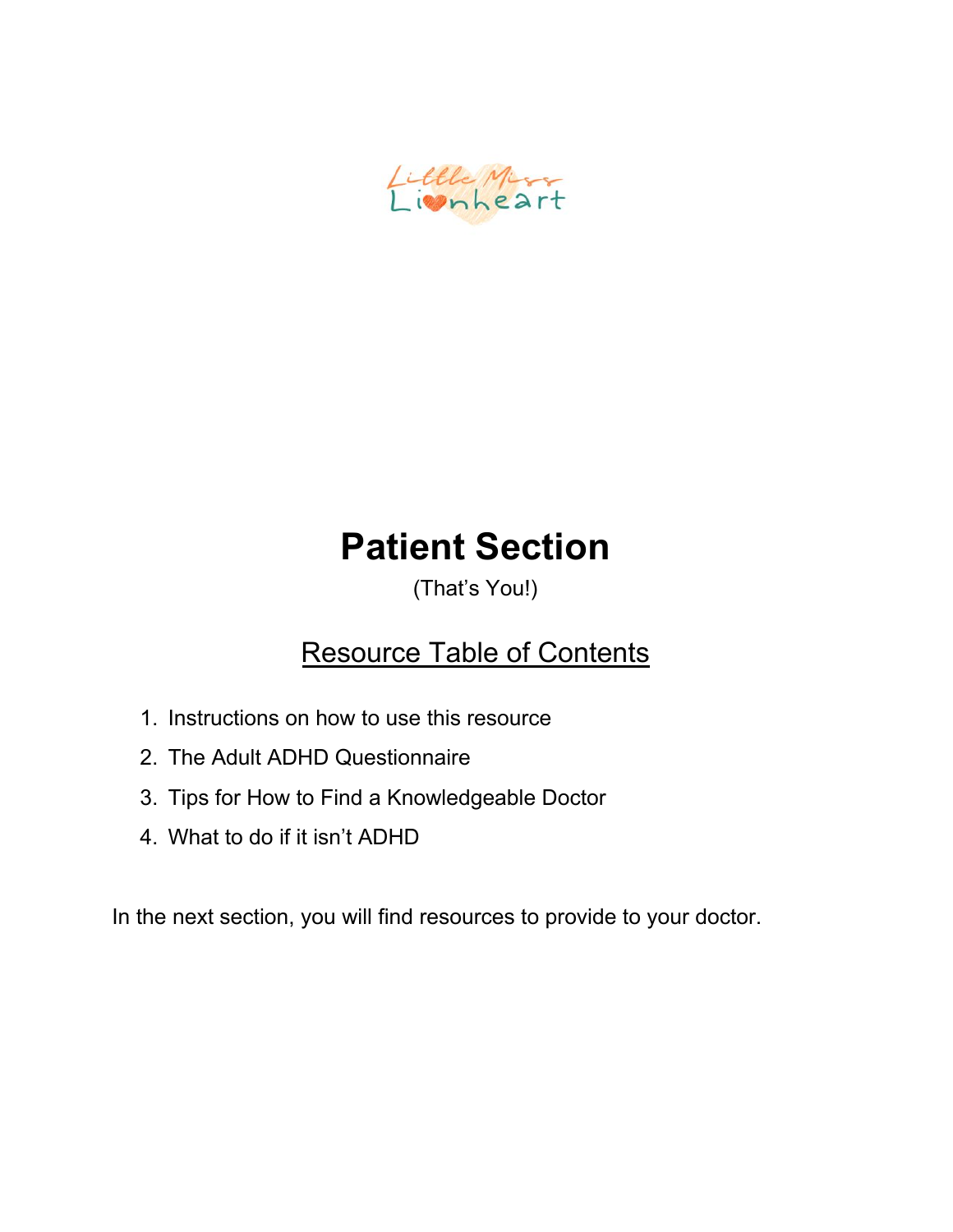

## 1. Instructions

In this resource you will find a questionnaire that evaluates your experience with the symptoms of ADHD. I recommend that you answer this questionnaire on your own, then have someone who is really close to you also fill it out. This can help make sure you haven't missed or forgotten anything and can also help your doctor identify how you are functioning with your symptoms.

When you have the conversation with your therapist or doctor, make sure you bring this questionnaire with you along with the Doctor portion of the resource. If you have trouble finding a doctor who is knowledgeable about ADHD, make sure you check out the "How to Find a knowledgeable ADHD Doctor" portion of this resource.

That's it. Carry on…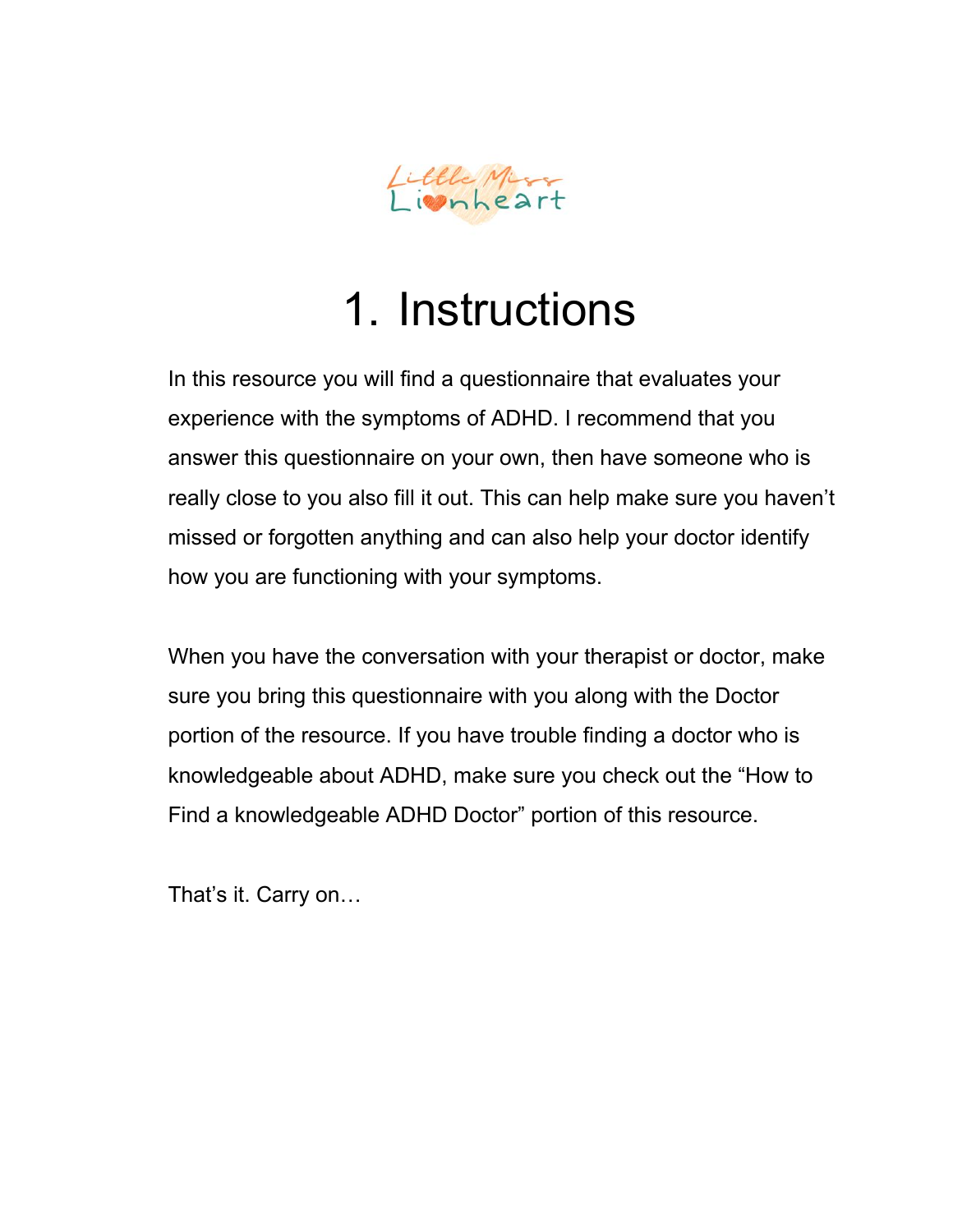

### 2. The Questionnaire

Instructions: This Questionnaire is based on the diagnostic criteria in the DSM 5 for ADHD and it's 3 presentations. The first 9 items evaluate symptoms of inattention and the last 9 items assess for symptoms of hyperactivity. In each category, if one prompt generates a 3 and the rest generate a 2, the score for that category should be assessed as a 3. Place each score in the blank to side and the highest score for the category in the blank beside the category name.

Rate each symptom on average, not just in the context of bad days. Most people experience these symptoms when anxious, stressed, sleepless, depressed, or otherwise facing difficult circumstances. ADHD impacts a person in these ways even on a great day.

0= Never 1=Rarely 2=Somewhat Often 3=Very Often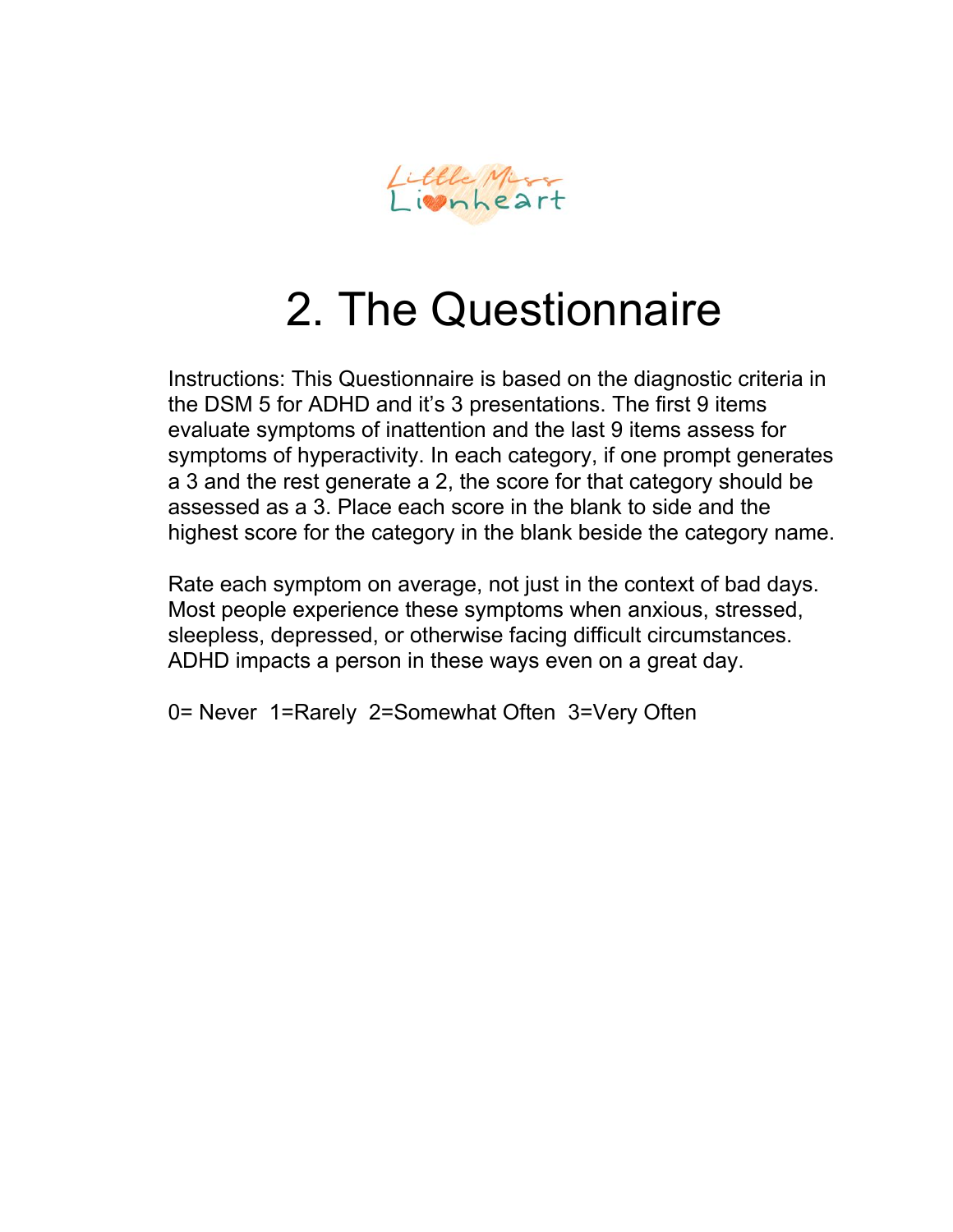

*\_\_\_*

*\_\_\_\_\_*

*\_\_\_\_\_\_\_*

*\_\_\_\_*

#### **1. Carelessness \_\_\_\_\_**

*I make a lot of mistakes \_\_\_\_*

*I make them because I am careless/not paying attention \_\_\_\_*

*I rush through work or other activities (especially the ones I find boring or don't want to do) \_\_\_\_\_*

*I have difficulty with detailed work \_\_*

*I don't check my work \_\_\_*

*\_\_\_\_*

*My partner or coworkers complain that I'm careless*

*I'm messy at home, in my car, at work or any combination of these \_\_\_*

*My workspace is so messy that I have trouble finding things \_\_\_*

#### **3. Difficulty Listening \_\_\_\_\_**

*My spouse, boss, colleagues, friends... complain that I don't listen or respond (or daydream) when they are talking to me or asking me to do something \_\_\_\_\_\_*

*People often have to repeat directions to me \_\_\_\_*

*I find that I miss the key parts of conversations because of drifting off in my thoughts \_\_\_\_\_\_*

*Not listening often causes problems for me in my personal or professional life \_\_\_\_\_\_\_\_*

*If others don't notice that I'm not paying attention, I find myself having to find a way to respond without letting them know I wasn't listening \_\_\_\_*

#### **2. Attention Difficulty \_\_\_\_\_\_**

*I have trouble paying attention when watching movies, reading, or attending lectures \_\_\_\_\_*

*Or on fun activities such as sports or board games*

*It's hard for me to keep my mind on school or work*

*I have unusual trouble staying focused on boring or repetitive tasks \_\_\_\_*

*It takes me a lot longer than it should to complete tasks because I can't seem to focus for long \_\_\_\_*

*It seems like it's harder for me than it is for others I know \_\_\_\_*

*I have trouble remembering what I read and I need to re-read the same thing several times \_\_\_*

#### **4. Don't Follow Through \_\_\_\_\_\_**

*I have trouble finishing things (such as work or chores)*

*I often leave things half done and start another project*

*Or the beginning of my project is better organized or more detailed and the last part seems haphazard/disorganized and thrown together \_\_\_\_*

*I need consequences (such as deadlines) to finish work or projects \_\_\_\_*

*I have trouble following instructions especially if they are complex, have many steps, or need to be done in a specific order \_\_\_\_\_\_\_*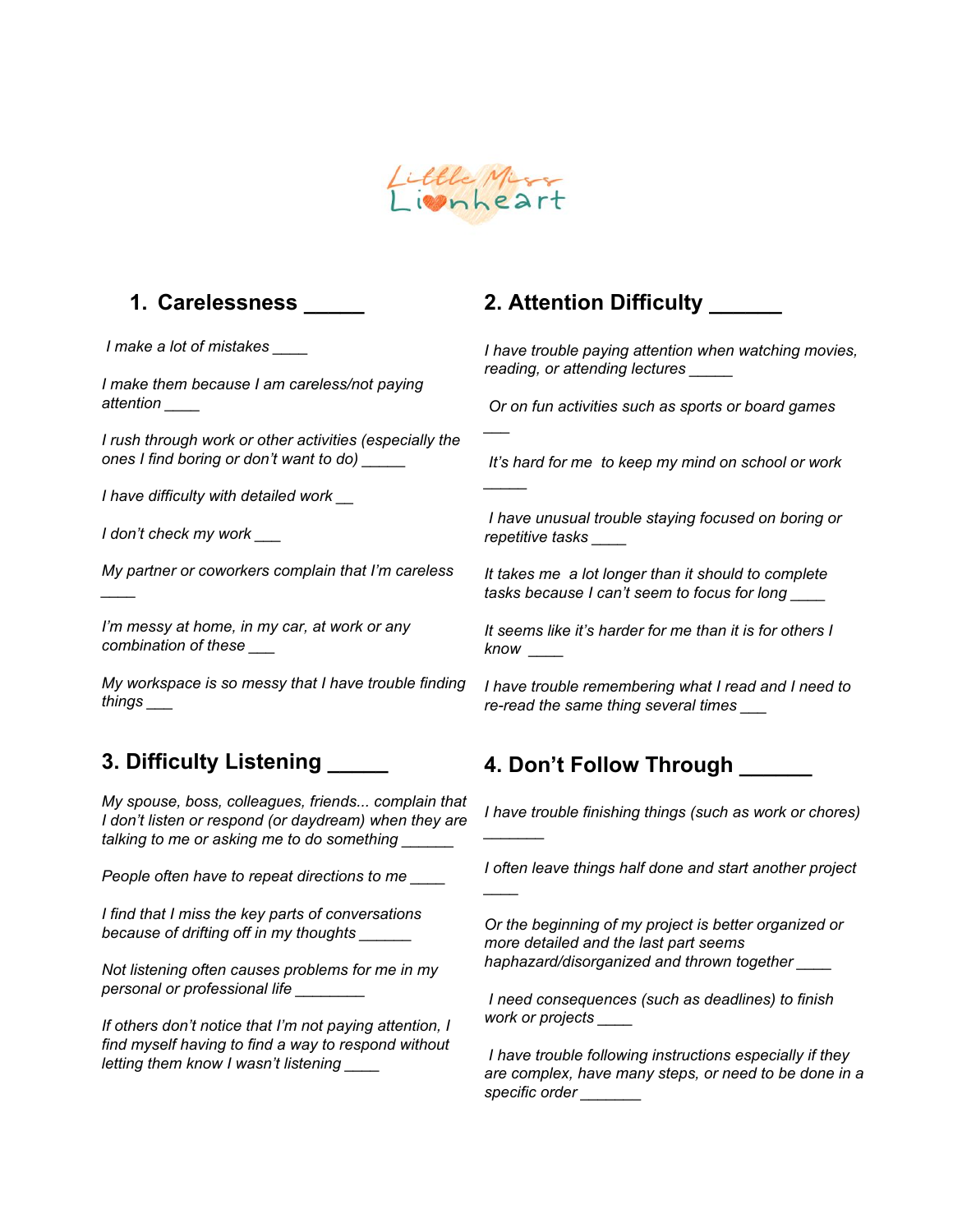

#### **5. Trouble Organizing Things \_\_\_**

*I have trouble organizing tasks into ordered steps and it often feels overwhelming \_\_\_\_*

*It's hard prioritizing work and chores which makes it hard to get them accomplished in a timely manner*

*I need others to plan for me \_\_\_\_\_*

*\_\_\_\_\_*

*\_\_\_\_\_\_\_*

*I have trouble with time management and it causes problems for me \_\_\_\_\_\_\_\_*

*My difficulty with planning leads to procrastination and putting off tasks until the last moment possible*

*I seem to bounce from task to task because they all seem important to me but doing so means I don't get much accomplished on any of them \_\_\_\_*

#### **7. Losing Things \_\_\_\_\_**

*I seem to always lose things (eg, important work papers, keys, wallet, coats, etc) and it seems to happen to me more than it does to others \_\_\_\_*

*It seems like I'm constantly looking for important items that I've lost \_\_\_\_\_\_\_*

*I get into trouble for this (at work or at home) \_\_\_*

*I need to put items (eg, glasses, wallet, keys) in the same place each time or I lose them \_\_\_\_\_\_*

*I need to write down instructions or tasks I must do, otherwise I will forget them \_\_\_\_\_\_\_*

*Even if I write it down, I forget to look at my to do list and forget it anyway \_\_\_\_\_*

#### **6. Difficulty with tasks that need a lot of concentration \_\_\_\_\_**

*I avoid tasks (work, chores, reading, board games) that are challenging or lengthy because it's hard to stay focused on these things for a long time?*

*I really have to force myself to do these tasks and it's hard to make myself do it \_\_\_\_\_\_\_\_*

*I procrastinate and put off these tasks until the last moment possible even when it makes me anxious knowing I need to get it done \_\_\_\_\_\_\_\_*

#### **8. Distracted Easily \_\_\_\_\_\_**

*I get very easily distracted by things around me like conversations, TV, radio, movement, clutter, etc… \_\_\_*

*I can't have a conversation if music is playing or other conversations are going on around me \_\_\_\_*

*I need relative isolation to get much done \_\_\_*

*\_\_\_\_\_\_*

*Just about anything can get my mind off of what I'm doing \_\_\_\_\_*

*It's really hard to get back to a task if I take a break*

**9. Forgetful \_\_\_\_\_**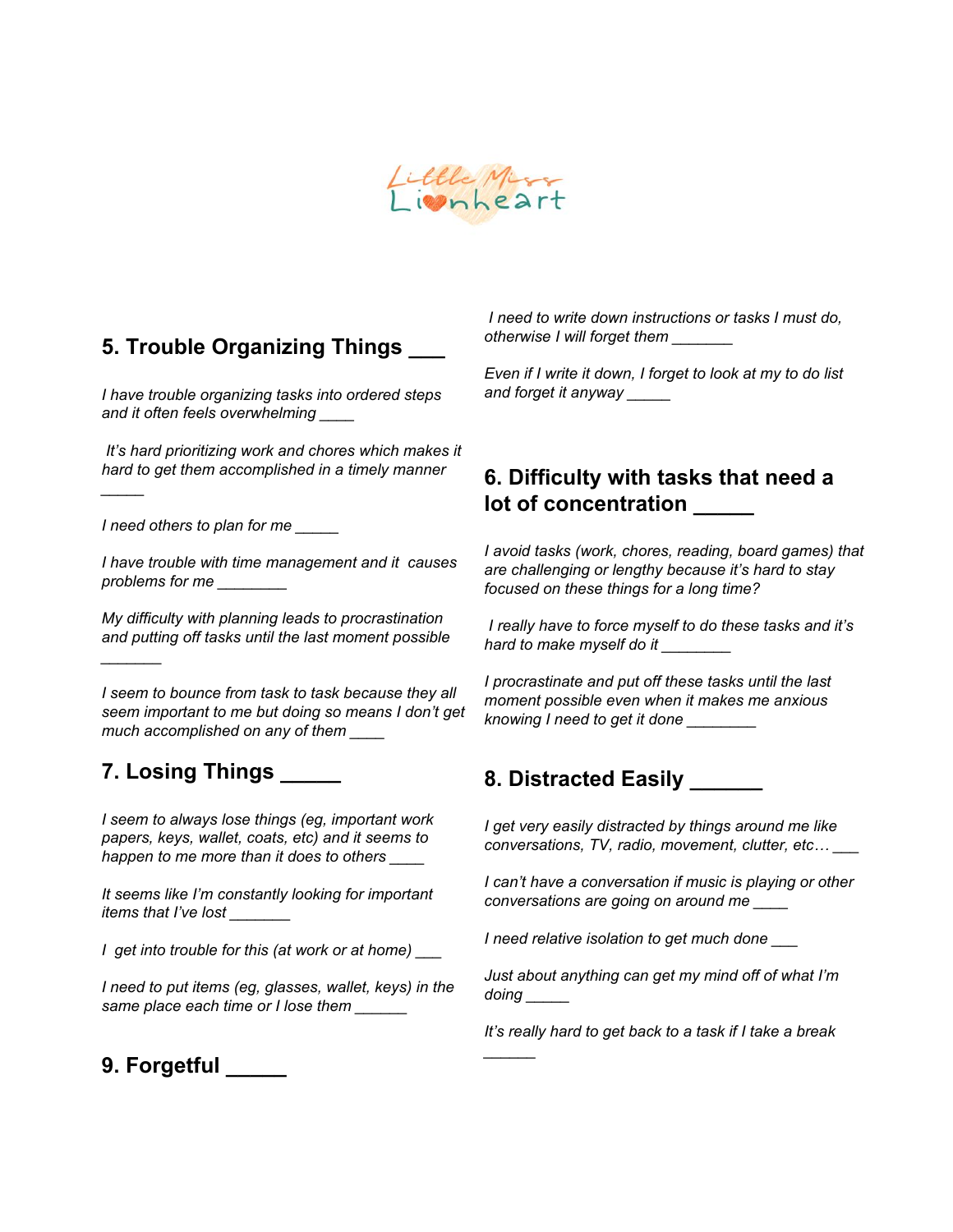

*I forget a lot of things in my daily routine like chores, work, appointments, or obligations \_\_\_\_*

*I forget to bring things to work, such as work materials or projects that are due that day \_\_\_\_*

*I need to write regular reminders to do most activities or tasks because I'll forget if I don't \_\_\_\_*

*Even when I use a planner or to do list, I forget to check these and it causes problems \_\_\_\_\_\_\_\_\_*

*When I go to the store for something, I often end up coming home without the thing I went for \_\_\_\_*

#### **10. Fidgeting \_\_\_\_\_\_**

*I can't sit still or am always moving my hands or feet, or fidgeting in my chair \_\_\_\_*

*I often tap a pencil, click my pens, bounce my leg, etc… \_\_\_\_*

*I often play with my hair or clothing \_\_\_\_*

*I bite my nails even though I'm not anxious \_\_\_\_*

#### **11. Can't Stay Seated \_\_\_\_**

*At work, when watching tv, reading, at a training, I can't seem to stay in my seat \_\_\_\_*

*Instead, I often walk around or stand up rather than sit \_\_\_*

*I have to force myself to remain seated and it is really challenging or uncomfortable to me \_\_\_\_*

*It's difficult for me to sit through a long meeting or lecture \_\_\_\_*

*I really try to avoid going to functions that require me to sit still for long periods of time \_\_\_\_*

#### **13. Can't Work Quietly \_\_\_\_\_**

*It's hard to work and be quiet. I often sing, hum, talk to myself, tap something, or make other noises \_\_\_\_*

#### **12. Overly Active \_\_\_\_\_**

*I have to consciously keep myself from fidgeting or squirming \_\_\_\_*

*My body often feels restless, almost like having anxiety but no thoughts or worries with it \_\_\_\_*

*Inside I often feel restless \_\_\_\_*

*I feel more agitated if I cannot exercise on an almost daily basis \_\_\_\_*

#### **14. Driven By a Motor \_\_\_\_\_**

*It's really hard for me to slow down and just relax. I'm always going \_\_\_\_\_\_\_*

*I often have a lot of energy and feel like I need to be on the move, going, doing, etc… \_\_\_\_\_*

*Sometimes it seems like I'm driven by a motor \_\_\_*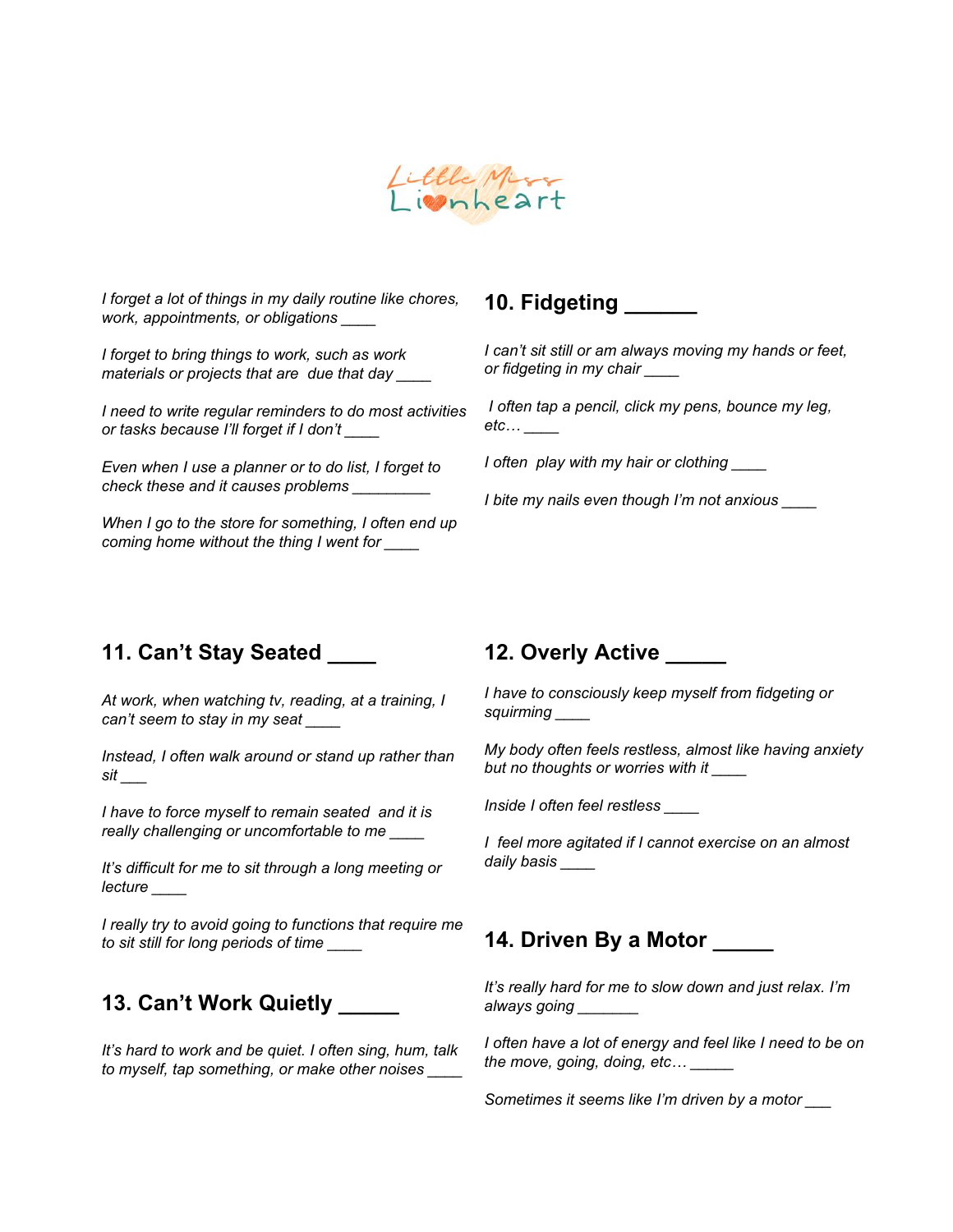

*When doing something by myself like reading or watching TV, I sometimes feel more agitated or even sad/distressed \_\_\_\_*

*It feels like I always need to be busy after work or even while on vacation \_\_\_\_*

#### **15. Talks A Lot \_\_\_\_\_**

*I'm really talkative. It seems like I talk more than other people around me \_\_\_\_*

*Sometimes people complain about how much I talk and it causes problems for me \_\_\_\_*

*I'm often louder than the people I'm talking to \_\_\_*

*It seems like it's impossible for me to relax \_\_\_\_*

#### **16. Blurts Out \_\_\_\_\_**

*I often give answers to questions before someone finishes asking \_\_\_*

*I often try to finish other people's sentences \_\_\_*

*I tend to interrupt or talk over people instead of waiting my turn in the conversation \_\_\_*

*I sometimes say things that don't fit into the conversation \_\_\_*

*I sometimes, without thinking, mimic other people's laugh or accent \_\_\_*

*I often do things without thinking \_\_\_\_*

*I am impulsive with things I say or things that I do \_\_\_\_*

#### **17. Can't Wait Your Turn \_\_\_\_\_**

*It's really hard for me to wait my turn in a conversation, in line, waiting for my food, or even driving \_\_\_\_*

*Delays really frustrate me \_\_\_\_*

*Sometimes the frustration I experience with delays or waiting my turn causes problems for me \_\_\_\_*

*I try really hard to avoid situations where I'll likely have to wait \_\_\_\_*

#### **18. Interrupting Others \_\_\_\_\_\_**

*I often talk when others are talking, without waiting to be acknowledged \_\_\_\_*

*I find myself butting into others' conversations before I'm invited \_\_\_\_*

*I often interrupt others' activities or work even though it's not important or time sensitive \_\_\_\_*

*It's hard for me to wait to get my point across in*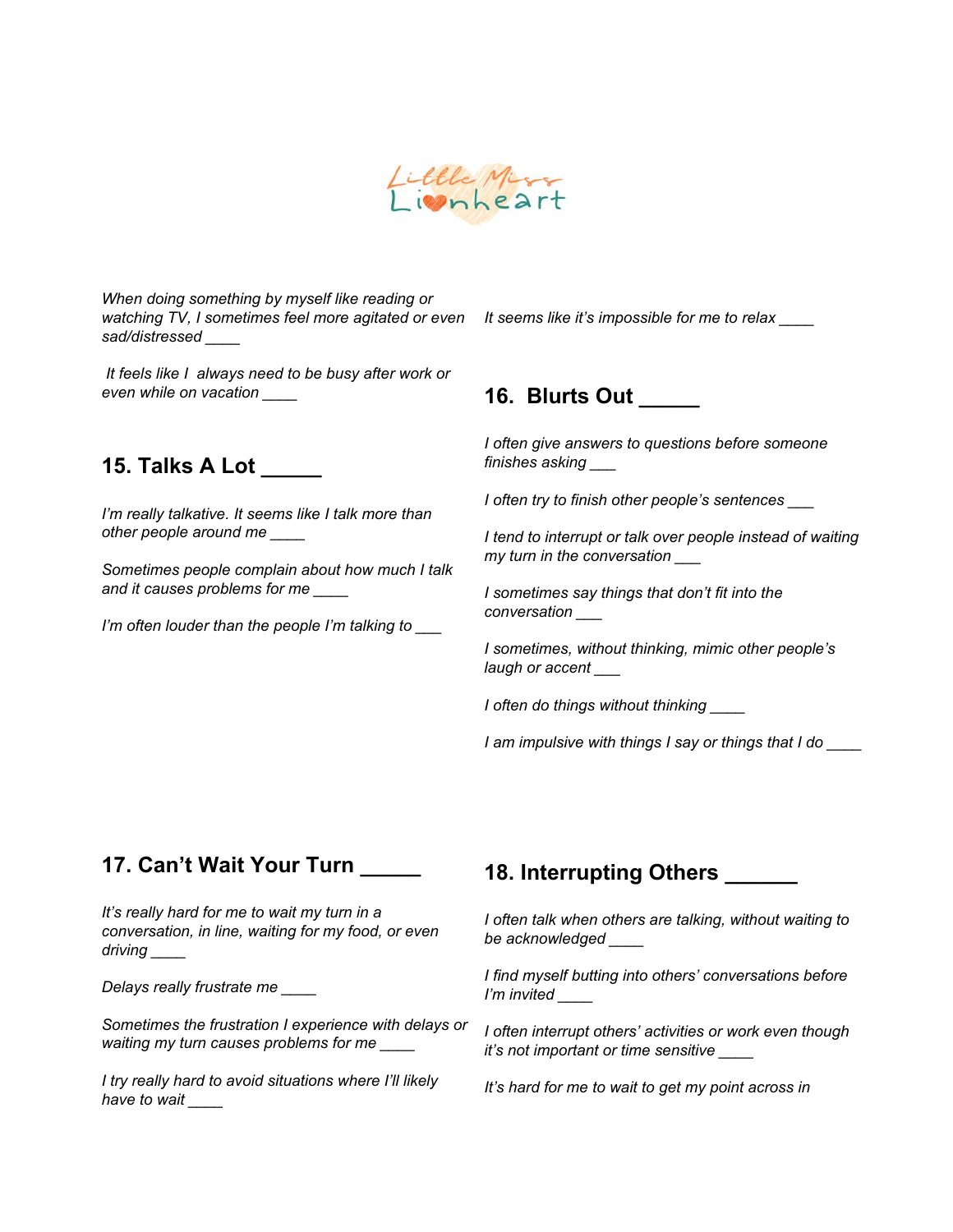

*conversations or at meetings \_\_\_\_*

\*Because ADHD requires that these symptoms be present in childhood, place a separate mark beside any symptoms that were present during elementary and middle school.

### **3. How to Find a Doctor**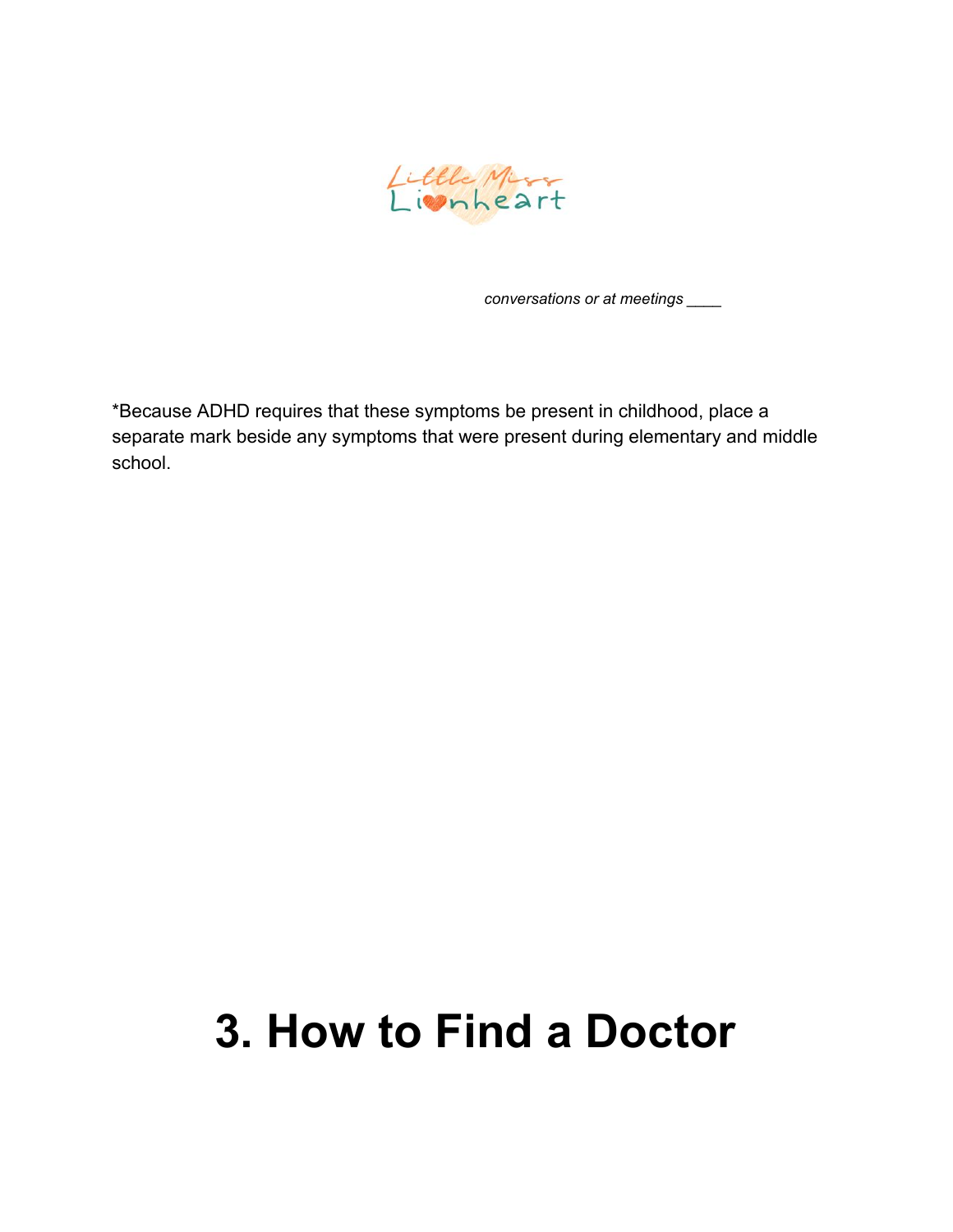

It can be challenging to find a doctor who feels comfortable and knowledgeable about ADHD which means that getting a good assessment for ADHD can be difficult. Don't get discouraged! You may be fortunate and get a great assessment with a fantastic doctor on the first try. You might also get a doctor who doesn't understand ADHD, has some misconceptions about it, or doesn't believe it actually exists. Keep pushing forward.

In an effort to help you get the assessment you need with a doctor who is familiar with ADHD, I've put together a list of strategies to try. Hopefully this helps lessen the chances of running into multiple doctors who aren't as helpful as you need.

**Sometimes the best place to start is the doctor you already have**, **so long as you've experienced them to be open, trustworthy, and really listen to you.** They may or may not be comfortable diagnosing ADHD. If they aren't comfortable diagnosing it themselves, they may be familiar with a great assessment resource in your area.

If you aren't comfortable with your primary care doctor or don't feel confident in bringing this up with them, no worries--I've got some other ideas for you!

**Ask your ADHD friends who they see.** If you have a friend (preferably an adult) who has been diagnosed and treated for ADHD, find out who they see for therapy or medication. It's likely that clinician is more familiar with ADHD and may be a good place to start.

No friends with ADHD, no problem. Read on…

**Use the Internet Strategically.** I've got a few ways of doing this here. In larger areas, you may be blessed (as I am) with an ADHD specific organization. You'll often find this with a google search for "ADHD doctor near me." Smaller areas are less likely to have this kind of organization but it may still be worth a search.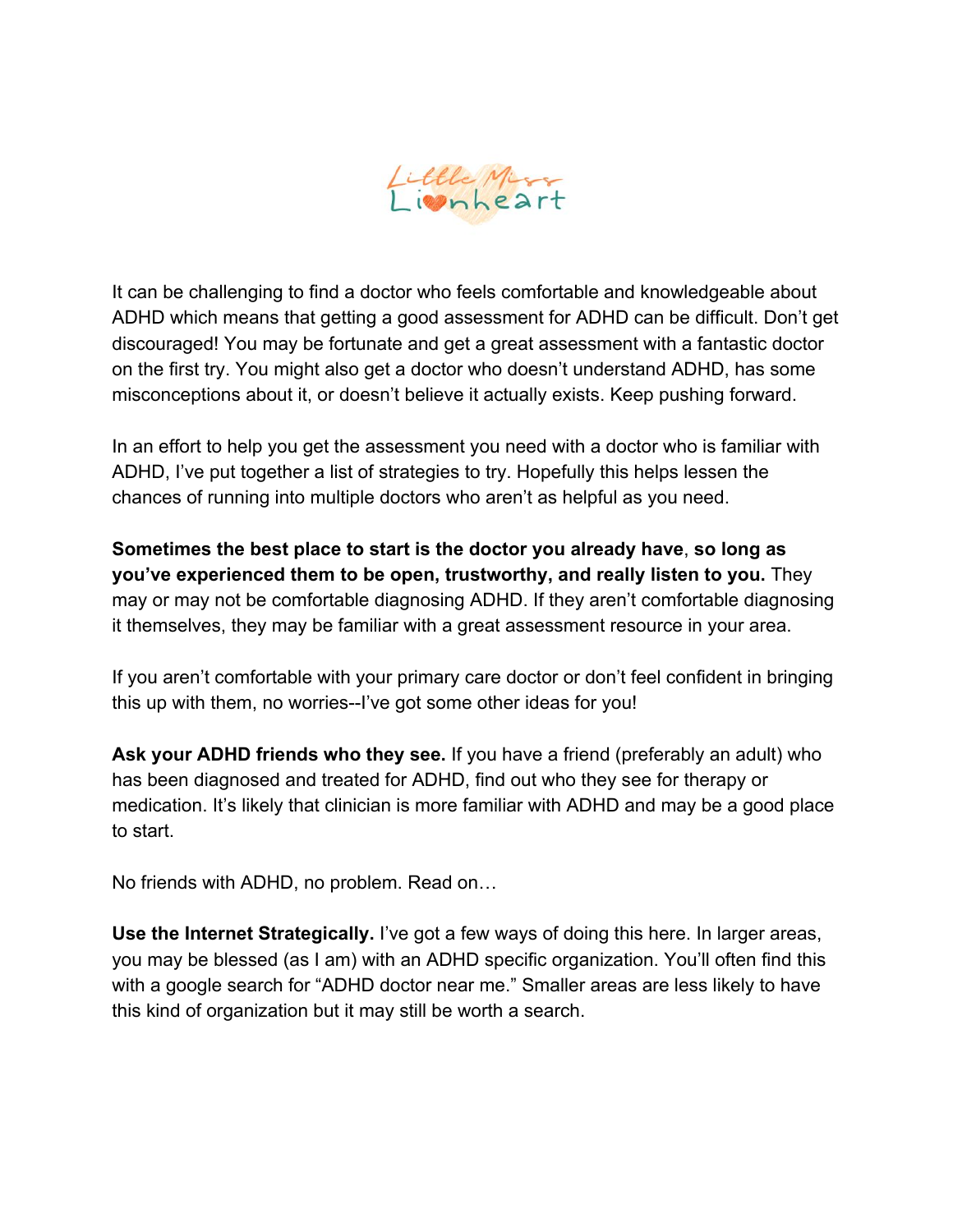

The Second option is to use a resource like Psychology today and search for a clinician that lists ADHD as something they work with. If a clinician talks about ADHD on their site or shares that they have ADHD, they may be a good place to start.

When you find someone you are interested in, give them a call and ask them questions like "Do you assess for ADHD?" "How many adults with ADHD have you worked with?" If they don't assess for ADHD, ask if they are familiar with someone in the area that is knowledgeable about diagnosing ADHD in adults.

There are a few ADHD websites that have professional directories that may be worth looking at. Keep in mind, if you are in a rural area, these directories may not be as helpful unless you are willing to travel a bit. These include:

<https://directory.additudemag.com/> <https://add.org/professional-directory/> <https://chadd.org/professional-directory/>

**If you have trouble finding a professional who understands, don't let it stop you from moving forward.** Most adults who are finally diagnosed with ADHD ended up having to go through several doctors and several misdiagnoses before discovering they had ADHD. It's unfortunate but if you find yourself in the office with a doctor who doesn't believe ADHD exists, doesn't think adults have it, or you hear them communicating wrong information about ADHD, that means you need to keep looking for the right doctor.

If, on the other hand, you find yourself in an assessment with a doctor who is really listening and seems to be knowledgeable about ADHD but they tell you that your challenge is not ADHD, read on because I have more information for you.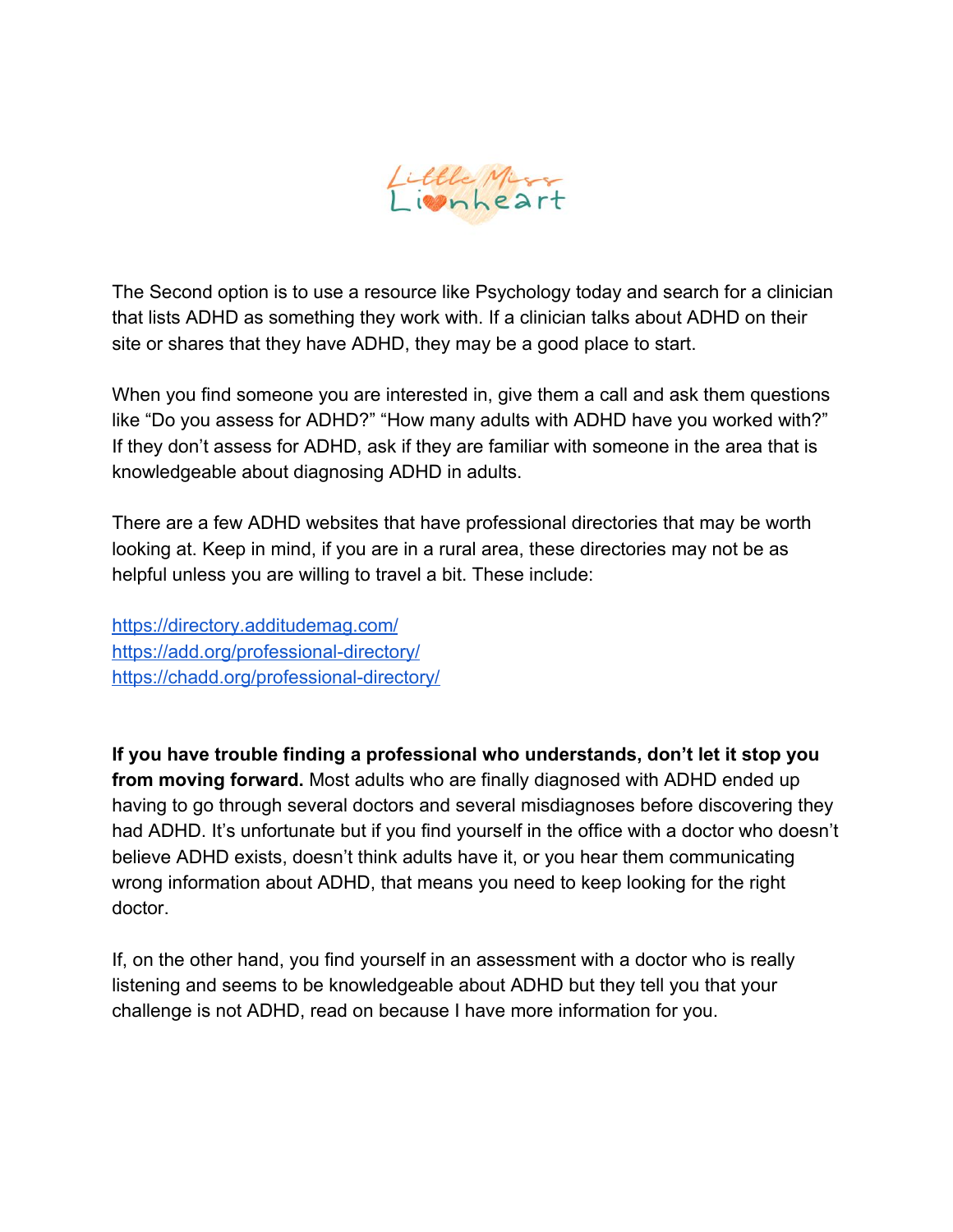

# **4. When it isn't ADHD**

You found a doctor you trust and believe they are knowledgeable about ADHD but they tell you that you don't have it..now what?

1. Ask your doctor for education to help you understand why they don't believe you have ADHD. This can be really valuable feedback that can help you feel confident in your doctor and their role in your treatment.

If they can tell you why they don't believe it's ADHD (and they aren't spouting off ridiculous nonsense about how adults don't have ADHD) in a way that is thought out and specific to you, ask them if they can help you discover why you are struggling with the symptoms that lead you to talk with them. Just because it's not ADHD doesn't mean you are struggling with similar symptoms and need to figure out an effective course of treatment.

2. There are a number of other issues that mimic ADHD so don't get caught up in the downward spiral of it being in your head or something you will never be able to identify. This list is not comprehensive but some ideas to talk to your doctor about include:

| • Sensory Processing    | • Seizure Disorders             |
|-------------------------|---------------------------------|
| <b>Disorder</b>         | • Iron Deficiency Anemia        |
| • Post Traumatic Stress | • Celiac Disease                |
| <b>Disorder</b>         | • Thyroid Diseases              |
| • Anxiety               | • Allergies                     |
| • Depression            | • Learning Disorders            |
| <b>OCD</b>              | • Hearing or Vision Impairments |
| <b>Bipolar</b>          | • Side effects of Medications   |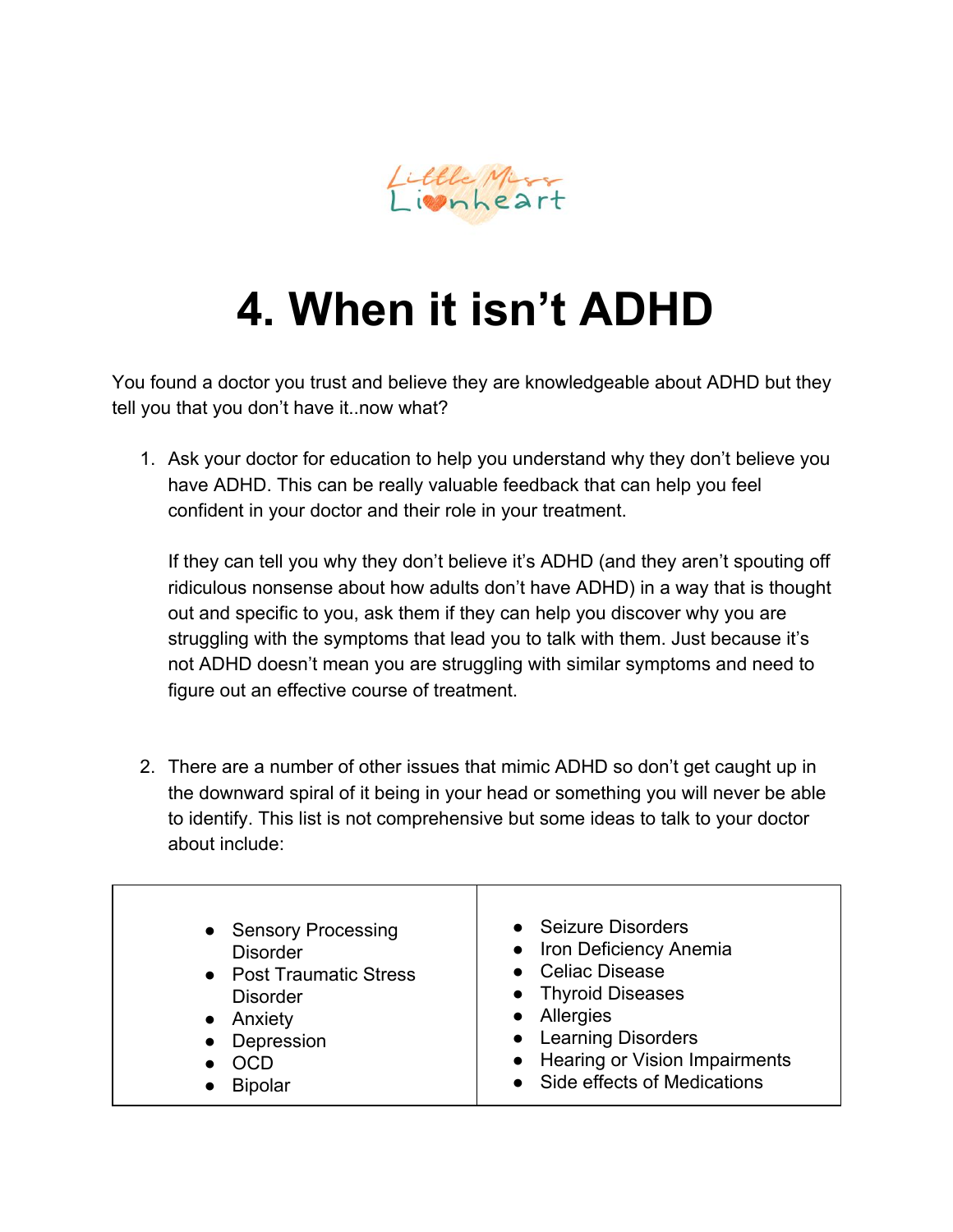

| • Food Allergies<br>• Auditory Processing<br><b>Disorder</b><br>• Autism Spectrum<br><b>Sleep Disorders</b><br><b>Genetic Defects</b><br>$\bullet$<br>• Vitamin B Deficiencies<br>• Tourette's Syndrome<br>Improper diet (too much<br>$\bullet$<br>sugar/caffeine, not enough<br>valuable nutrition) | • Hypoglycemia<br><b>Substance Abuse</b><br><b>POTS</b><br>Some Spinal Problems<br><b>Metabolic Disorders</b><br><b>Diabetes</b><br>• Heart Disease<br>Head injuries<br><b>Fetal Alcohol Syndrome</b><br><b>PANS/PANDAS</b> |
|------------------------------------------------------------------------------------------------------------------------------------------------------------------------------------------------------------------------------------------------------------------------------------------------------|-----------------------------------------------------------------------------------------------------------------------------------------------------------------------------------------------------------------------------|
|------------------------------------------------------------------------------------------------------------------------------------------------------------------------------------------------------------------------------------------------------------------------------------------------------|-----------------------------------------------------------------------------------------------------------------------------------------------------------------------------------------------------------------------------|

3. Finally, if your doctor is telling you that your symptoms are a result of something you've already been diagnosed with-- and treated for-- with no improvement, consider a full psychological evaluation with a psychologist. This can help identify if the current diagnosis is the most accurate one and/or if there are any other challenges you are experiencing that are complicating your treatment response. And, of course, talk to your doctor about your frustration with ongoing symptoms despite treatment.

Next, I've included information for you doctor including the diagnostic criteria for ADHD (so they don't have to look it up), how to use the questionnaire you filled out (don't forget to bring it with you to your appointment), and information on some of the common misconceptions health professionals still have about ADHD and why it's important to assess for it.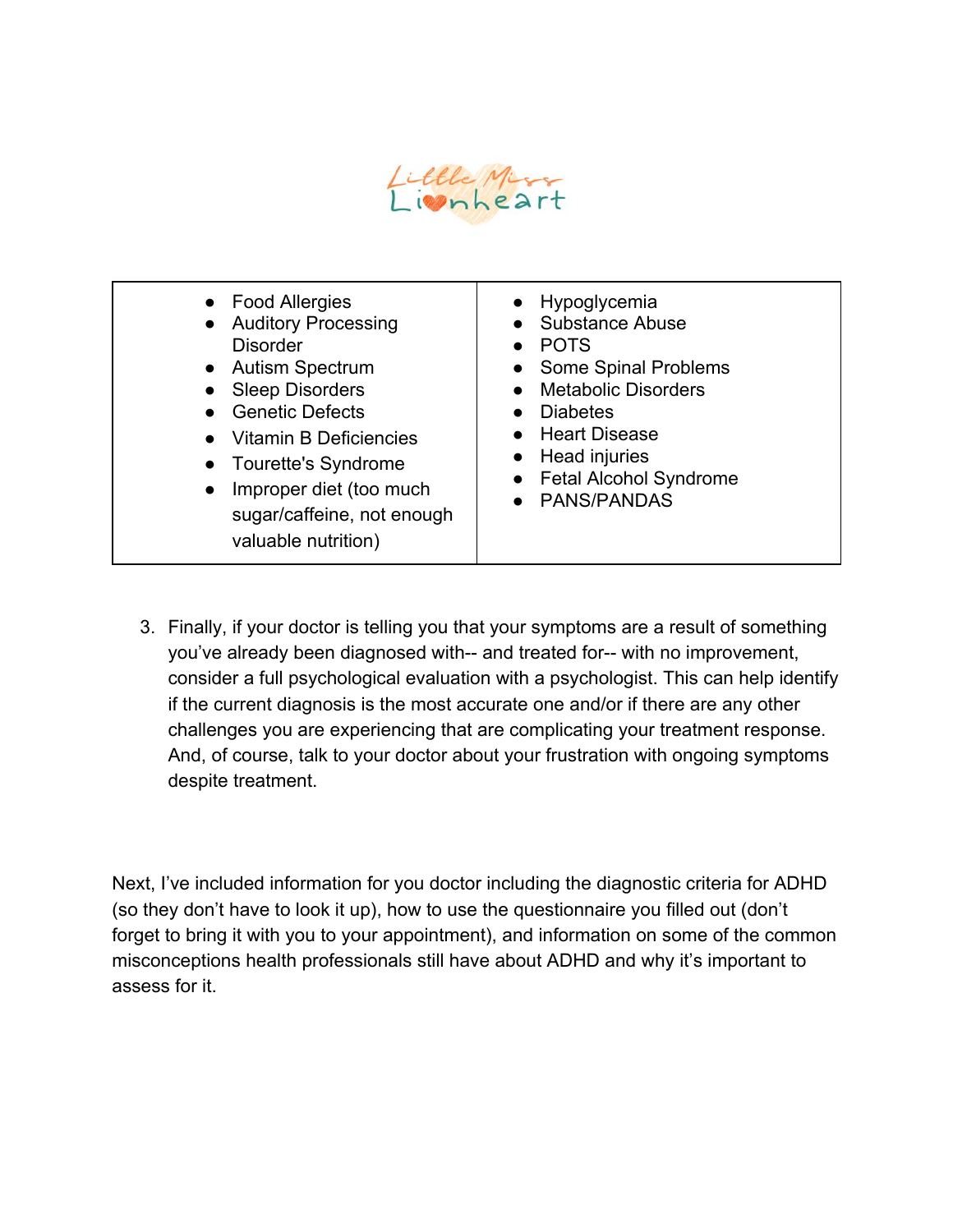Little Miss

# *The Doctor's Guide:*

Research and Information To Help with the Diagnosis Of ADHD in Adults

In this resource you will find:

- 1. How to use the questionnaire your patient has given you with the DSM-V criteria for ADHD, it's presentations, and severity
- 2. Research on the common misconceptions health professionals have about adult ADHD
- 3. The importance of treating ADHD and the major consequences patient's experience when left untreated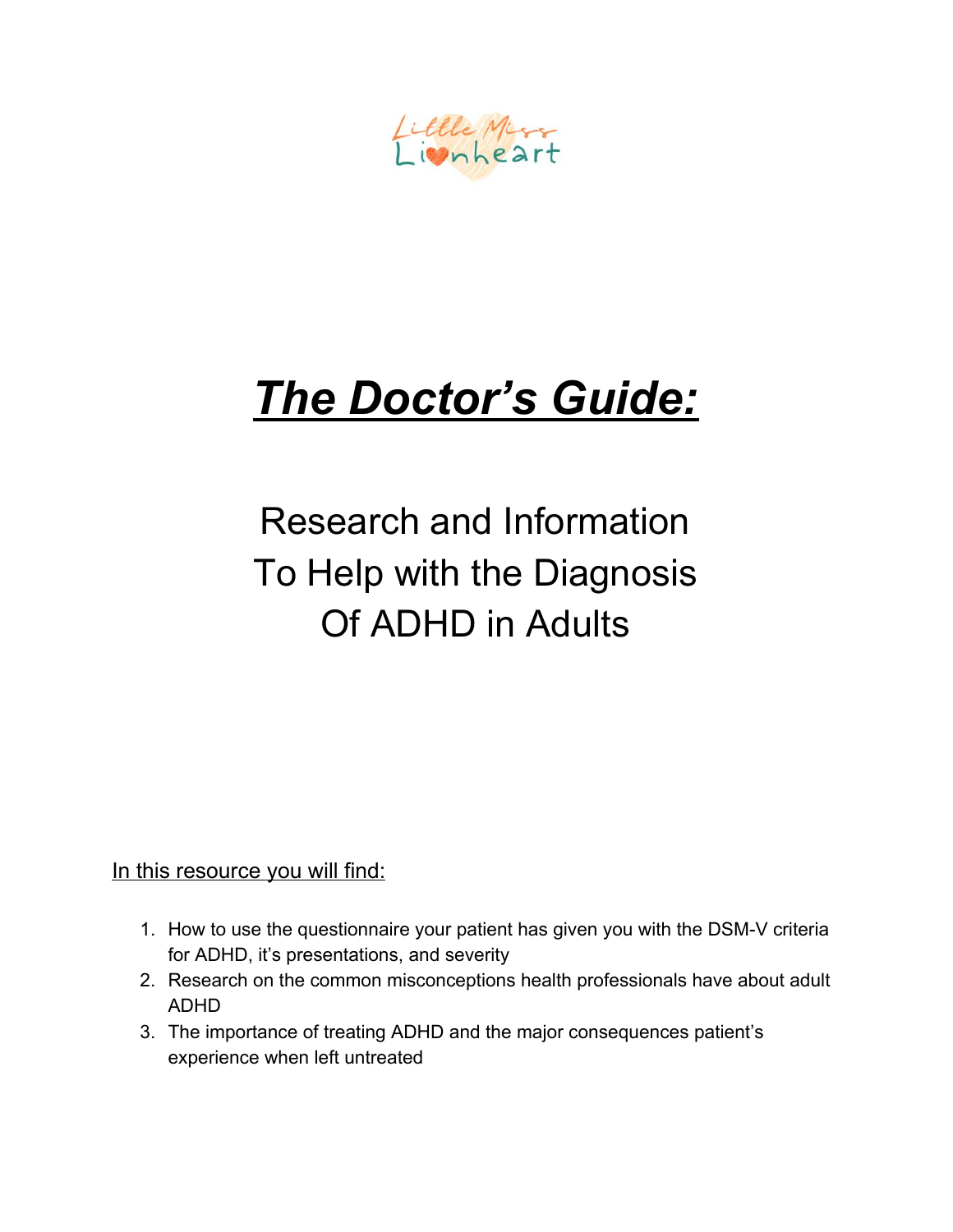

#### 1. Your Guide to the Patient Questionnaire

Each question your patient has rated on the provided questionnaire relates directly to one of the criteria for ADHD listed in the DSM-V. The first 9 symptoms correspond with the Inattentive Symptoms listed and the last 9 related to the criteria for hyperactivity and impulsivity.

I am providing you with the criteria for ADHD from the DSM-V for your convenience. I recommend putting the questionnaire that your patient has brought directly beside the DSM-V criteria to simplify your assessment.

I have encouraged your patient to have someone they are very close to review this questionnaire for their perspective on your patient's struggles with each of the symptoms listed to help gain a clearer picture of how much these symptoms impact your patient. These should be marked separately.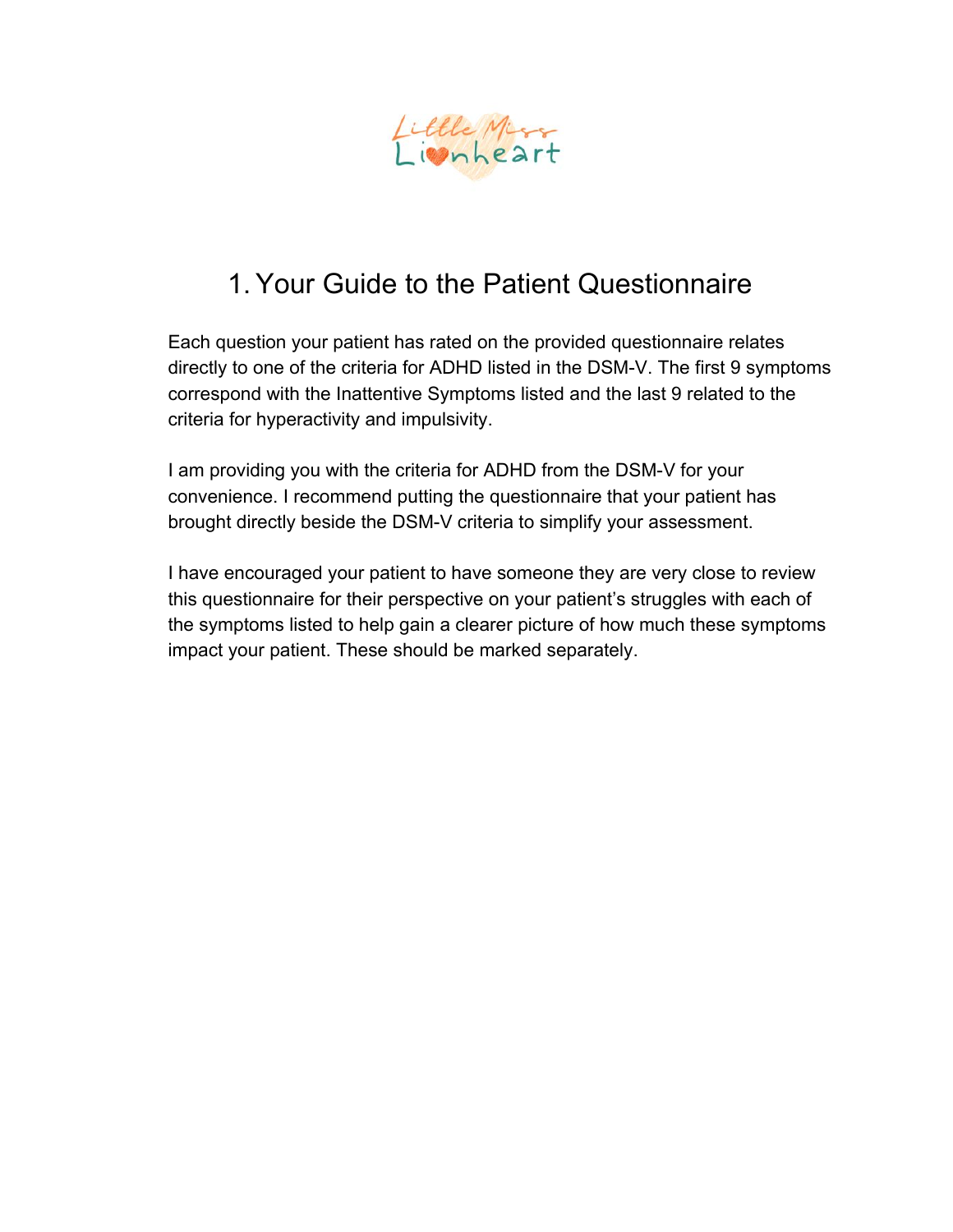

### 2. DSM-V Criteria for ADHD

- ➔ **Adults and Adolescents** must meet criteria for at least 5 symptoms in either category (if predominantly inattentive or hyperactive) **OR** 5 more symptoms in both categories (if combined type).
- ➔ **Children** must show 6 or more symptoms in either category (if predominantly inattentive or hyperactive), **OR** both categories (if combined type).
- ➔

#### ❏ **Inattentiveness**

- ❏ Often has trouble holding attention with tasks, conversations, or social activities.
- ❏ Often fails to give close attention to details or makes careless mistakes in schoolwork, at work, or with other activities.
- ❏ Often does not seem to listen when spoken to directly.
- ❏ Often does not follow through on instructions and fails to finish schoolwork, chores, or duties in the workplace (e.g., loses focus, side-tracked).
- ❏ Often has trouble organizing tasks and activities.
- ❏ Often avoids, dislikes, or is reluctant to do tasks that require mental effort over a long period of time (such as big projects, responsibilities, or work tasks).
- ❏ Often loses things necessary for tasks and activities (e.g. wallets, keys, important paperwork, eyeglasses, mobile telephones).
- ❏ Is often easily distracted
- ❏ Is often forgetful in daily activities.

#### ❏ **Hyperactivity and Impulsivity:**

- ❏ Often fidgets with or taps hands or feet, or squirms in seat.
- ❏ Often leaves seat in situations when remaining seated is expected (such as during meetings at work).
- ❏ Often runs about or climbs in situations where it is not appropriate Chronic feelings of restlessness that may or may not lead to being physically active in situations where it is not appropriate (i.e. walking around in a meeting, or balancing on one foot in a lecture).
- ❏ Often unable to work or take part in leisure activities quietly (ie, humming, whistling, pen clicking, or other sound effects)
- ❏ Is often "on the go" acting as if "driven by a motor".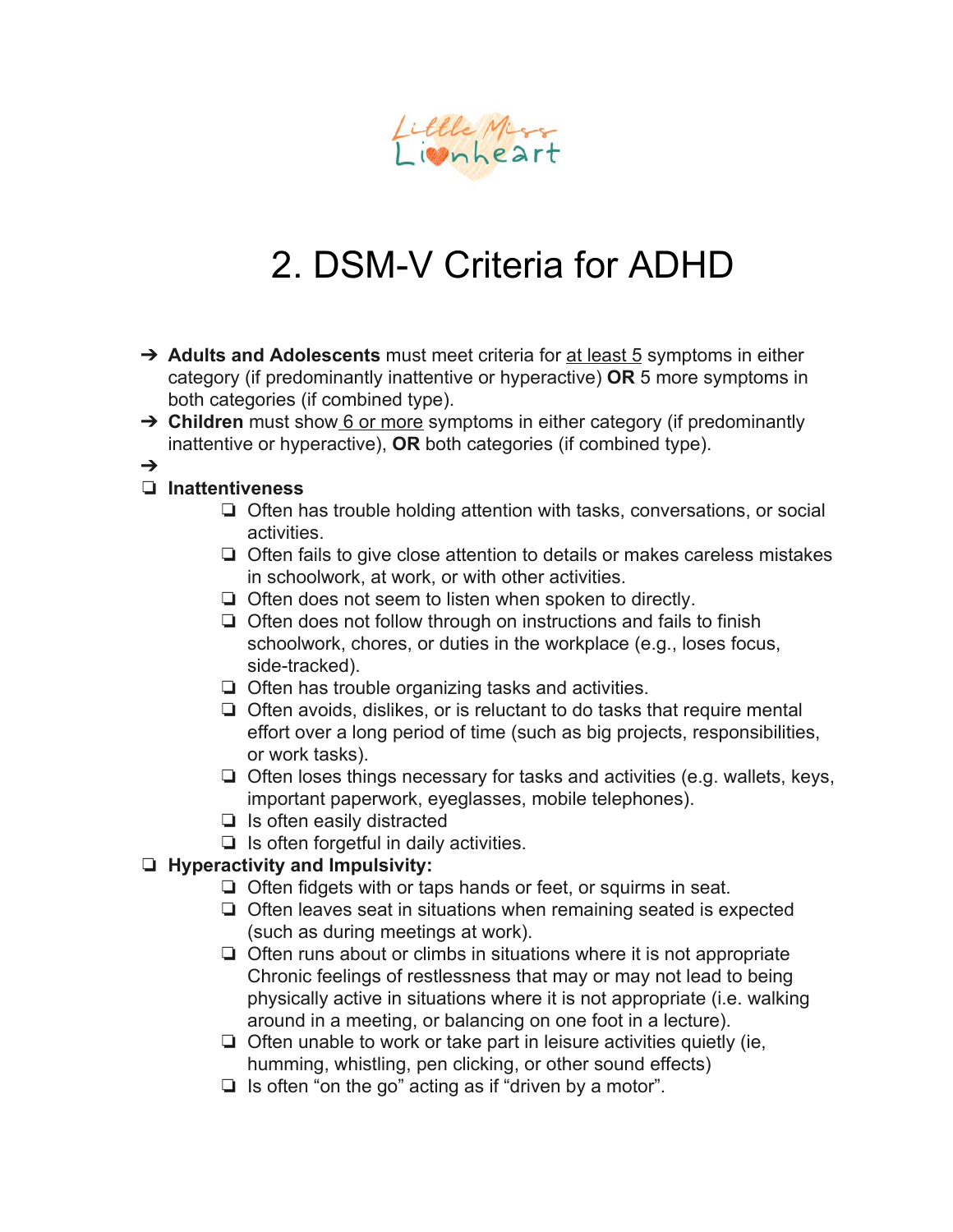

- ❏ Often talks excessively (and may say things impulsively that they later regret).
- ❏ Often blurts out an answer before a question has been completed (i.e. assuming what a person is about to say and saying it for them in a conversation)
- ❏ Often has trouble waiting his/her turn.
- ❏ Often interrupts or intrudes on others (e.g., butts into conversations or activities

#### **In addition, the following conditions must be met:**

- ❏ Several inattentive or hyperactive-impulsive symptoms were present before age 12 years.
- ❏ Several symptoms are present in two or more setting, (e.g., at home, school or work; with friends or relatives; in other activities).
- ❏ There is clear evidence that the symptoms interfere with, or reduce the quality of, social, school, or work functioning.
- ❏ The symptoms do not happen only during the course of schizophrenia or another psychotic disorder. The symptoms are not better explained by another mental disorder (e.g. Mood Disorder, Anxiety Disorder, Dissociative Disorder, or a Personality Disorder).

#### **Based on the types of symptoms, three kinds (presentations) of ADHD can occur:**

- ❏ *Combined Presentation*: if enough symptoms of both criteria inattention and hyperactivity-impulsivity were present for the past 6 months
- ❏ *Predominantly Inattentive Presentation*: if enough symptoms of inattention, but not hyperactivity-impulsivity, were present for the past six months
- ❏ *Predominantly Hyperactive-Impulsive Presentation***:** if enough symptoms of hyperactivity-impulsivity but not inattention were present for the past six months.

**Severity:**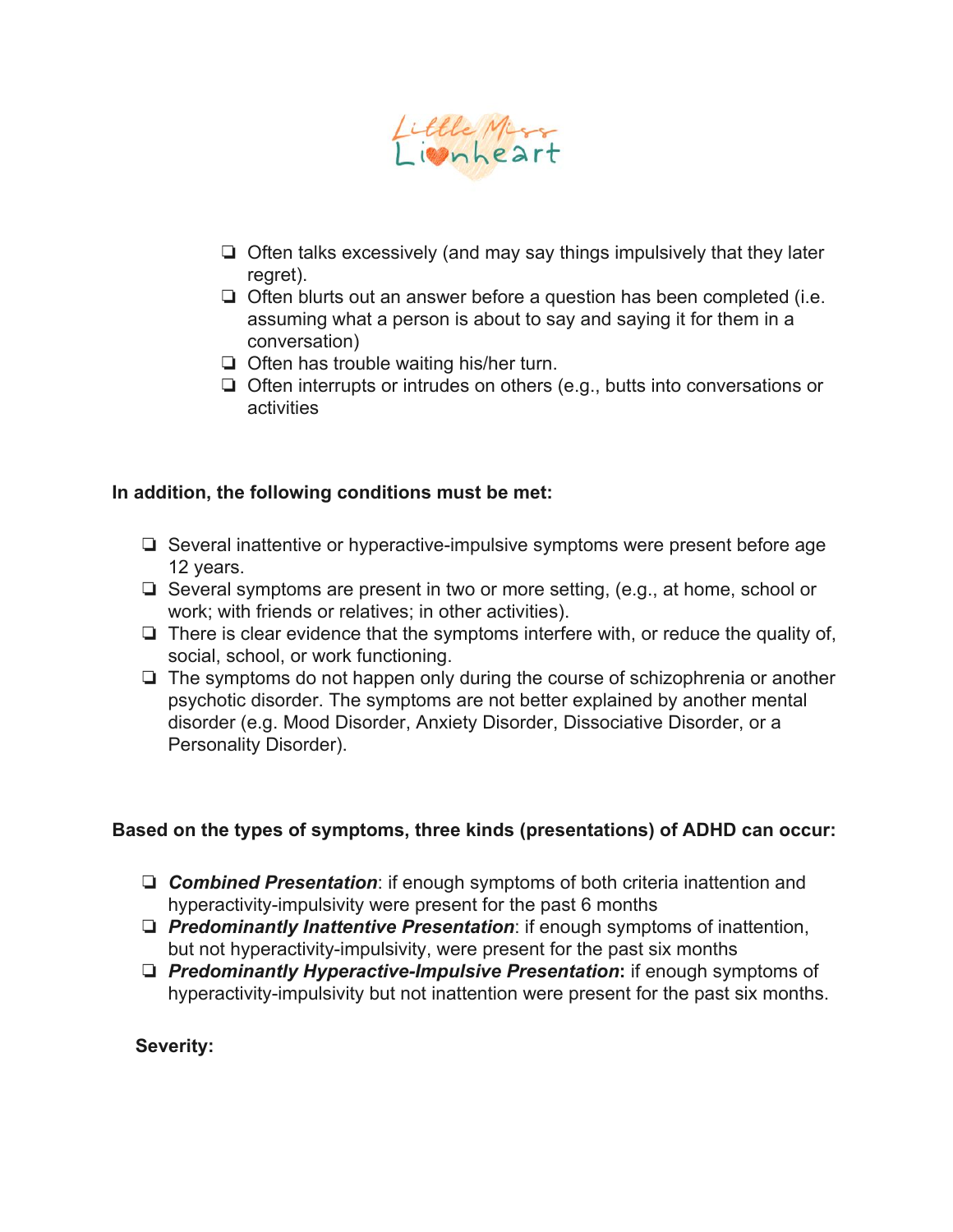

- ❏ *Mild:* Few symptoms beyond the required number for diagnosis are present and symptoms result in minor impairment at home, school, work and/or social settings.
- ❏ *Moderate:* Symptoms or impairment between "mild" and "severe" are present.
- ❏ *Severe:* Many symptoms are present beyond the number needed to make a diagnosis, or multiple symptoms are particularly severe, or symptoms extremely impair an individual at home, school, work and/or social settings.

### 3. Clearing Up Common Misconceptions

Many health professionals have some misguided beliefs about ADHD, especially as it relates to adults. Some important facts to keep in mind:

- $\rightarrow$  Up to 75% of women with ADHD are still undiagnosed
- →  $\frac{2}{3}$  of children who are diagnosed will still struggle with ADHD as adults
- → Adults with untreated ADHD may paradoxically be high achievers with advanced degrees and top level management. Most with ADHD will struggle to live up to their potential but having an advanced degree or owning your own business does not mean an individual cannot have ADHD.
- → Untreated ADHD correlates with a lower self esteem, increased substance abuse, self harm, and failed relationships.
- → ADHD research shows that individuals with ADHD commonly struggle to regulate their emotions and are frequently misdiagnosed with an atypical mood disorder
- → Individuals with ADHD are more likely to struggle with secondary depression and anxiety due to the consequences of ADHD (the failed relationships, losing jobs, being shamed for being "stupid" or "ditzy", fear of forgetting or losing things, feeling overwhelmed by everyday tasks and responsibilities, etc…)
- → ADHD often runs in families. Many women only discover their own undiagnosed ADHD when their child is diagnosed and they are exposed to the criteria.